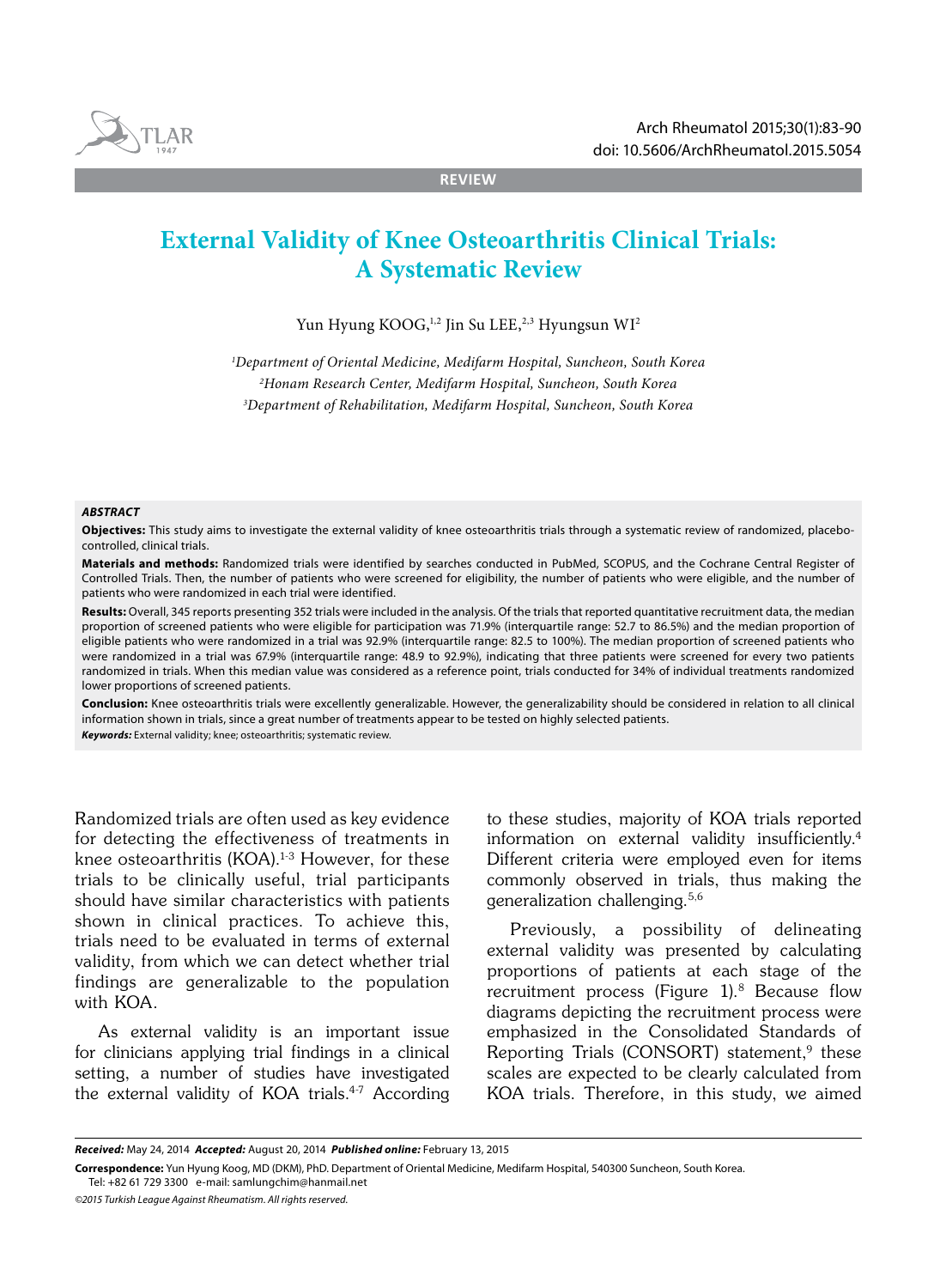

Figure 1. Trial recruitment process.

to investigate the external validity of KOA trials through a systematic review of randomized, placebo-controlled, clinical trials.

## MATERIALS AND METHODS

The search strategy used has been described previously.10,11 In brief, the first search was performed in PubMed, SCOPUS, and the Cochrane Central Register of Controlled Trials up to December 2011 using the terms knee arthritis, KOA, gonarthritis, and gonarthrosis with the limits set to trials. The second search was carried out in Cochrane Reviews using the same terms. Additional trials were sought by referencing the retrieved reviews. Finally, the search was expanded to all studies referenced in the trials which were found. Based on previous raw data set, $5,10-13$  the first author selected randomized, placebo-controlled trials written in English.

We independently extracted data including participant flow (i.e. number of patients screened, number of patients eligible, and number of patients randomized) from each trial. We also extracted eligible patients' reasons for nonparticipation and corresponding values. We then calculated the eligibility, enrollment, and recruitment fractions (Figure  $1$ ).<sup>8</sup> The eligibility fraction was defined as a proportion of eligible patients in screened patients, the enrollment fraction as a proportion of randomized patients in eligible patients, and the recruitment fraction as a proportion of randomized patients in screened patients. Furthermore, we calculated the number needed to screen (NNS) to randomize one patient in a trial by dividing one by the recruitment fraction.8 Finally, groups reporting or not reporting the recruitment data were compared using Chi-square test and Fisher's exact test.

Since NNS was considered as an essential scale in original study, $8$  we investigated if the NNSs were affected by trial characteristics such as center type, publication year, treatment type, delivery route, and flare design. Group differences were identified using an analysis of variance. We also examined the NNS categorized by individual treatments. Because the tested treatments were diverse, we explained group differences in a descriptive manner using a median value as a reference point. When necessary, we contacted authors of included trials. Statistical significance was defined as p<0.05. STATA version 11.0 (StataCorp. LP, College Station, Texas, USA) was used for all analyses.

# RESULTS

We identified 36,691 citations (PubMed, 1,646; SCOPUS, 32,246; Cochrane Registered Trials, 2,484; and extra source, 315), of which 354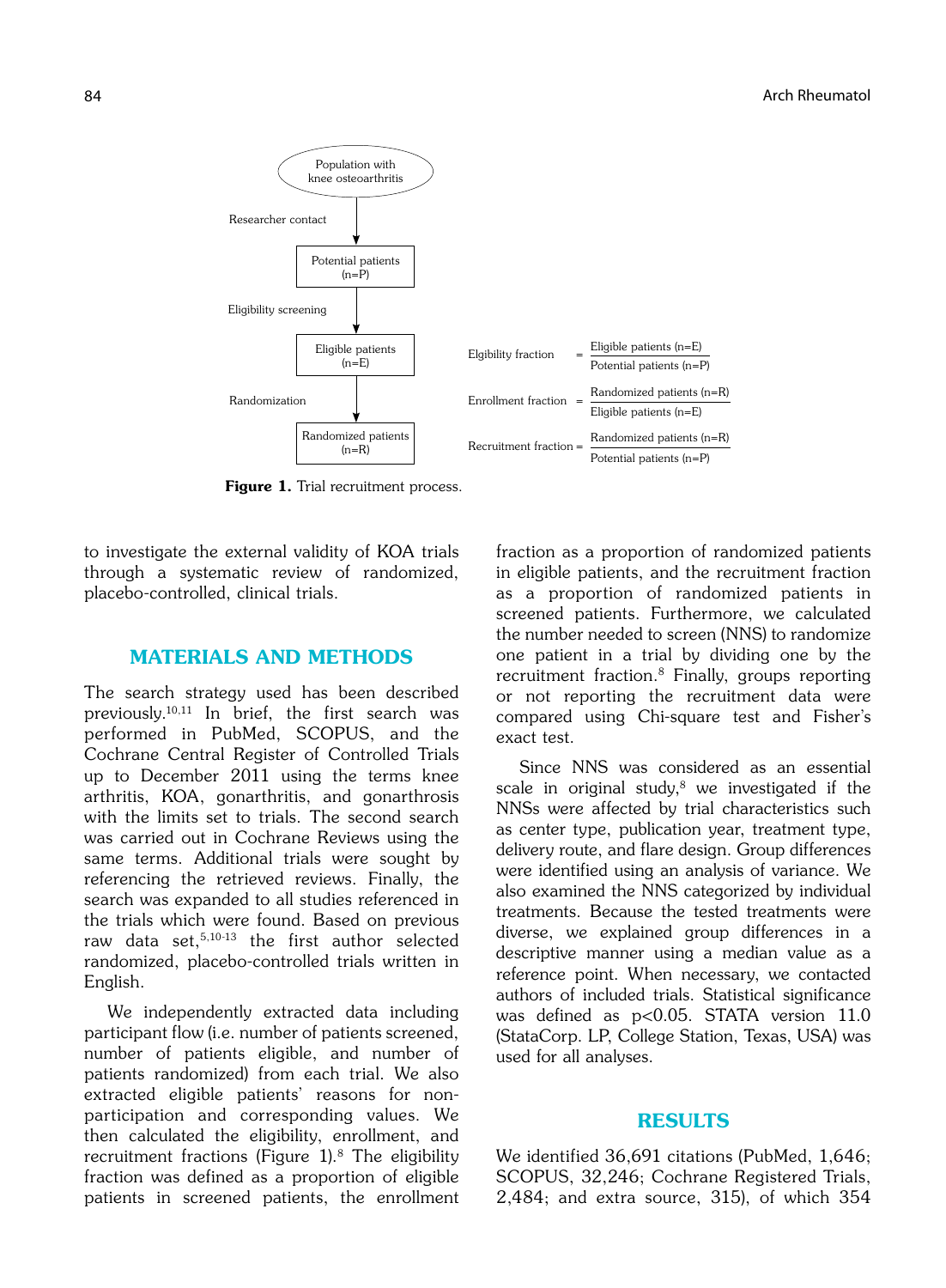

Figure 2. Study flow diagram.

reports were identified as potentially eligible for our analyses (Figure 2). Of these, a total of nine reports were excluded since some included other diseases (n=3), some were duplicates (n=3), some reported data combined over the hip and knee joints (n=2), or included randomized patients of both genders but reported only female patients (n=1). The total number of reports analyzed was 345, which presented 352 trials.

Table 1 describes the characteristics of the trials included in our analysis. A small number of trials (33%) reported information about the number of screened patients. Reporting the number of patients screened was significantly associated with the publication year and flare design. The number of patients who were eligible was reported in 82 (24%) trials. Reporting the number of patients eligible was significantly related to the center type and publication year. Overall, trials published after 2000 tended to report sufficient information about the recruitment process.

Table 2 presents data on the eligibility, enrollment, and recruitment fractions. With respect to the eligibility fraction, only 75 (21%) trials provided sufficient data for calculation. In these trials, the median proportion of potential patients who were eligible for trials was 71.9% (interquartile range: 52.7 to 86.5%). Regarding the enrollment fraction, 82 (23%) trials presented sufficient information. A median of 92.9% of eligible patients was randomized in these trials (interquartile range: 82.5 to 100%). Of these,

| <b>Table 1.</b> Trial characteristics                                 |              |          |                                                 |          |                                                 |                |                |           |
|-----------------------------------------------------------------------|--------------|----------|-------------------------------------------------|----------|-------------------------------------------------|----------------|----------------|-----------|
|                                                                       | Total trials |          | Trials reporting number of<br>patients screened |          | Trials reporting number of<br>patients eligible |                |                |           |
|                                                                       | $\mathsf{n}$ | $\%$     | $\mathsf{n}$                                    | $\%$     | p                                               | n              | $\frac{0}{0}$  | p         |
| Total                                                                 | 352          | 100      | 115                                             | 33       |                                                 | 82             | 24             |           |
| Center type                                                           |              |          |                                                 |          |                                                 |                |                |           |
| Single-center                                                         | 157          | 45       | 50                                              | 43       |                                                 | 49             | 60             |           |
| Multicenter                                                           | 146          | 41       | 62                                              | 54       | 0.056                                           | 31             | 38             | 0.049     |
| Unclear                                                               | 49           | 14       | 3                                               | 3        | < 0.000                                         | $\overline{2}$ | $\overline{2}$ | < 0.000   |
| Publication year                                                      |              |          |                                                 |          |                                                 |                |                |           |
| 1950-1999                                                             | 97           | 28       | 7                                               | 6        | < 0.000                                         | 3              | 4              |           |
| 2000-2012                                                             | 255          | 72       | 109                                             | 95       |                                                 | 79             | 96             | < 0.000   |
| Treatment type                                                        |              |          |                                                 |          |                                                 |                |                |           |
| Pharmacological                                                       | 259          | 74       | 86                                              | 75       |                                                 | 56             | 68             |           |
| Non-pharmacological                                                   | 92           | 26       | 29                                              | 25       | $= 0.751$                                       | 25             | 30             | $= 0.107$ |
| Mixed                                                                 | 1            | $\Omega$ | $\Omega$                                        | $\Omega$ |                                                 | $\mathbf{1}$   | 1              |           |
| Delivery route*                                                       |              |          |                                                 |          |                                                 |                |                |           |
| Oral                                                                  | 157          | 46       | 52                                              | 47       |                                                 | 36             | 45             |           |
| Invasive                                                              | 99           | 29       | 30                                              | 27       | $= 0.972$                                       | 20             | 25             | $= 0.322$ |
| Other                                                                 | 88           | 26       | 28                                              | 25       |                                                 | 24             | 30             |           |
| Flare design                                                          |              |          |                                                 |          |                                                 |                |                |           |
| Yes                                                                   | 32           | 9        | 17                                              | 15       | $= 0.010$                                       | 9              | 11             |           |
| No                                                                    | 320          | 91       | 98                                              | 85       |                                                 | 73             | 89             | $= 0.498$ |
| Eight trials administering treatments via mixed routes were excluded. |              |          |                                                 |          |                                                 |                |                |           |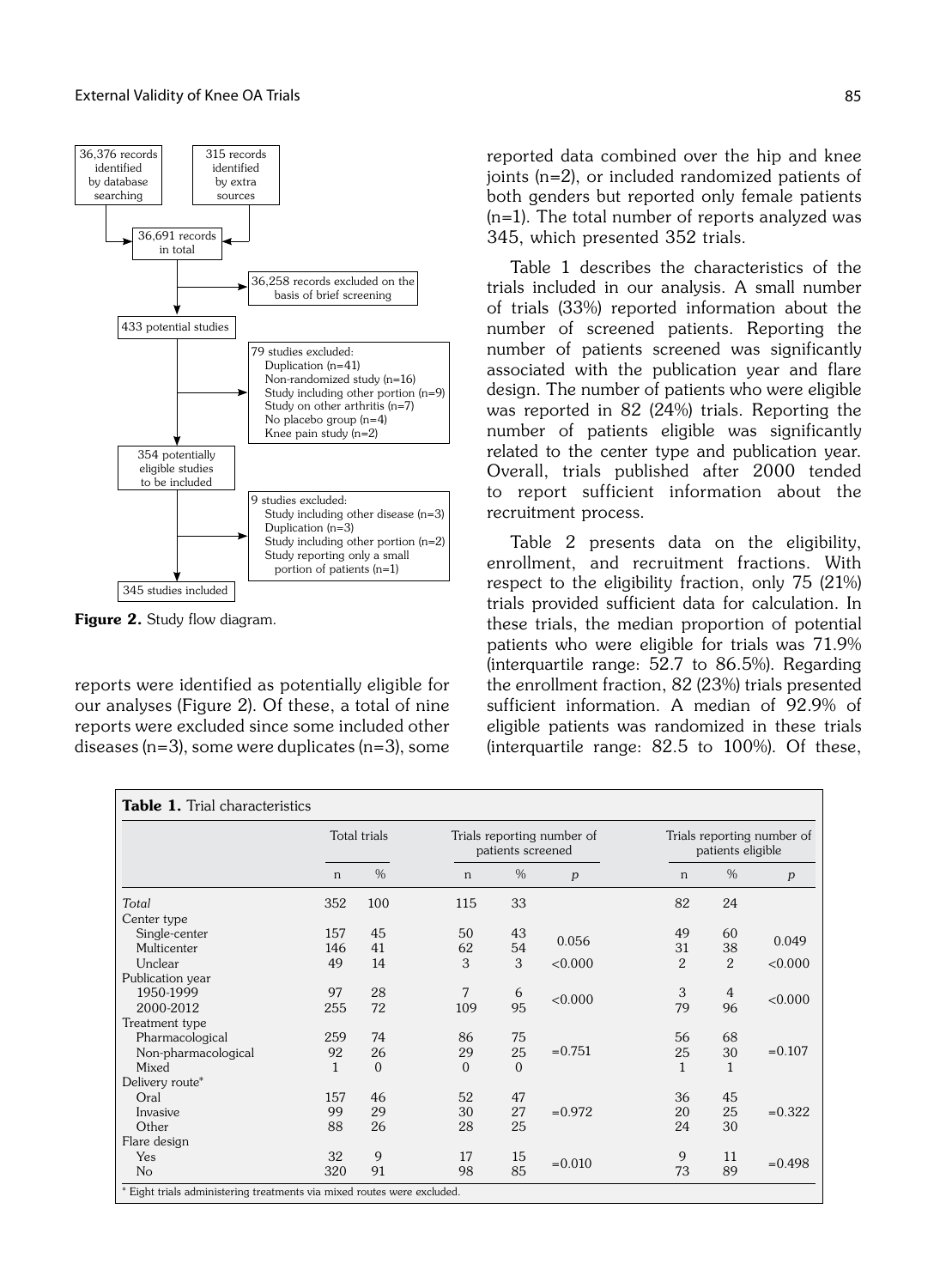| <b>Table 2.</b> Eligibility, enrollment, and recruitment fractions |                           |            |                     |  |  |
|--------------------------------------------------------------------|---------------------------|------------|---------------------|--|--|
|                                                                    | Trials reporting data (n) | Median (%) | Interguartile range |  |  |
| Eligibility fraction                                               | 75                        | 71.9       | 52.7-86.5           |  |  |
| Enrollment fraction                                                | 82                        | 92.9       | 82.5-100            |  |  |
| Recruitment fraction                                               | 115                       | 67.9       | 48.9-82.9           |  |  |

21 trials reported that 100% of eligible patients were randomized in a trial. In the remaining trials, reasons for why eligible patients were not randomized were reported as "refusing to participate" (38%), which was the most common, followed by "no interest" (17%), and "other" (16%). The overall recruitment fraction varied greatly across trials. In the 116 (33%) trials that reported adequate data for analysis, the median recruitment fraction was 67.9% (interquartile range: 48.9 to 82.9%). The median NNS was 1.5 (range: 1 to 10). To summarize, some trials randomized every potential patient screened for eligibility, whereas others screened as many as 10 potential patients for each patient finally randomized.

Table 3 shows the relationships between NNS and trial characteristics. While no significance was detected in the publication year, treatment type, delivery route, and flare design, significance was detected for the center type (p=0.009). For example, pharmacological and non-pharmacological trials did not screen patients differently for randomization. In a post hoc analysis for center type, single center trials screened significantly more patients to randomize one patient than multicenter trials  $(p=0.003)$ .

Figure 3 illustrates the recruitment fraction and NNS, categorized by 32 individual treatments. In most treatments, a diverse range of NNSs, centered at the median value, were found. For six (19%) treatments, including anthraquinone and antibiotics, trials randomized higher proportions of screened patients than the median trial. Meanwhile, for 11 (34%) treatments, including opioid and pulsed electromagnetic field, trials randomized lower proportions of screened patients than the median trial.

|                             | Trials reporting data | Number needed to screen to<br>randomize one patient |                     |          |
|-----------------------------|-----------------------|-----------------------------------------------------|---------------------|----------|
|                             | n                     | Median                                              | Interquartile range | p        |
| Total                       | 115                   | 1.5                                                 | $1.2 - 2.1$         |          |
| Center type                 |                       |                                                     |                     |          |
| Single-center               | 50                    | 1.7                                                 | $1.3 - 2.7$         |          |
| Multicenter                 | 62                    | 1.4                                                 | $1.2 - 1.8$         | $0.009*$ |
| Unclear                     | 3                     | 1.3                                                 | $1.2 - 5.0$         |          |
| Publication year            |                       |                                                     |                     |          |
| 1950-1999                   | 7                     | 1.3                                                 | $1.2 - 1.3$         |          |
| 2000-2012                   | 108                   | 1.5                                                 | $1.2 - 2.1$         | 0.192    |
| Treatment type              |                       |                                                     |                     |          |
| Pharmacological             | 86                    | 1.4                                                 | $1.2 - 1.9$         |          |
| Non-pharmacological         | 29                    | 1.7                                                 | $1.4 - 3.0$         | 0.187    |
| Mixed                       | $\Omega$              |                                                     |                     |          |
| Delivery route <sup>†</sup> |                       |                                                     |                     |          |
| Oral                        | 52                    | 1.5                                                 | $1.2 - 2.0$         |          |
| Invasive                    | 30                    | 1.4                                                 | $1.2 - 2.0$         | 0.622    |
| Other                       | 28                    | 1.7                                                 | $1.2 - 2.3$         |          |
| Flare design                |                       |                                                     |                     |          |
| Yes                         | 17                    | 1.6                                                 | $1.4 - 2.0$         |          |
| No                          | 98                    | 1.4                                                 | $1.2 - 2.1$         | 0.467    |

Table 3. Relationship between number of patients needed to screen to randomize one patient and trial characteristics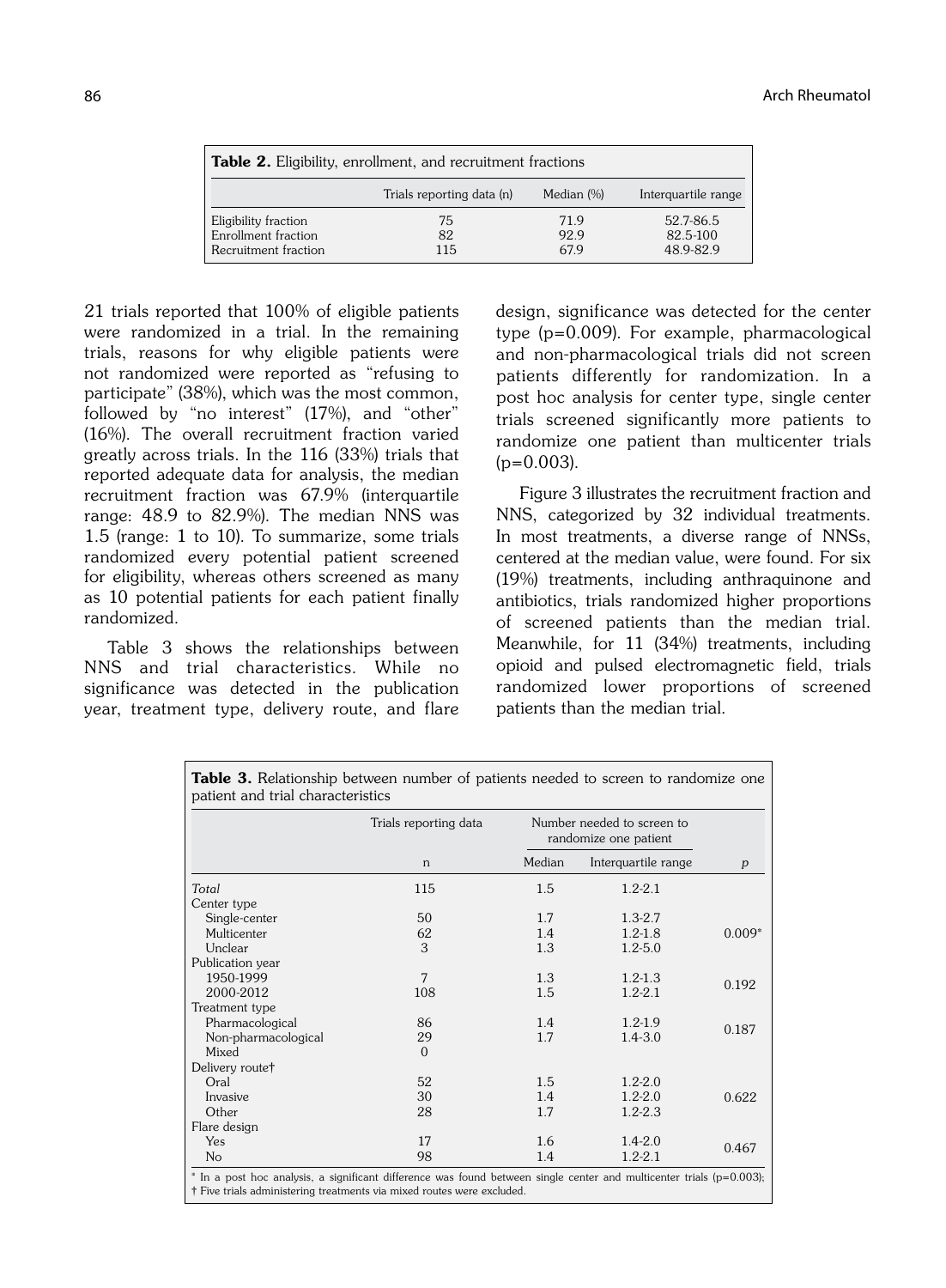## External Validity of Knee OA Trials 87



**Figure 3.** Recruitment fraction and number needed to screen to randomize one patient. For simplicity, only single treatments are presented. IL-1, interleukin-1; NGF: Nerve growth factor; NSAID: Non-steroidal antiinflammatory drug; PEMF: Pulsed electromagnetic field; TENS: Transcutaneous electrical nerve stimulation.

## **DISCUSSION**

A number of previous studies have argued that the recruitment process necessary for calculating three fractions was poorly described in many randomized trials.8,14-18 While some stages were well reported, others were depicted incompletely. In cases of trials published in major journals, 85-90% reported the enrollment fraction, whereas only 40-60% reported the eligibility fraction.<sup>8,14</sup> Nevertheless, these values were definitely higher than our finding of 21-33%.

It can be argued that analyzing trials published only after 2000 may increase these proportions since description of the recruitment process was improving in 2000s.16 Indeed, previous studies analyzed trials published after 2000,<sup>8,14-18</sup> whereas our study included all trials published after 1955. Our examination of KOA trials published after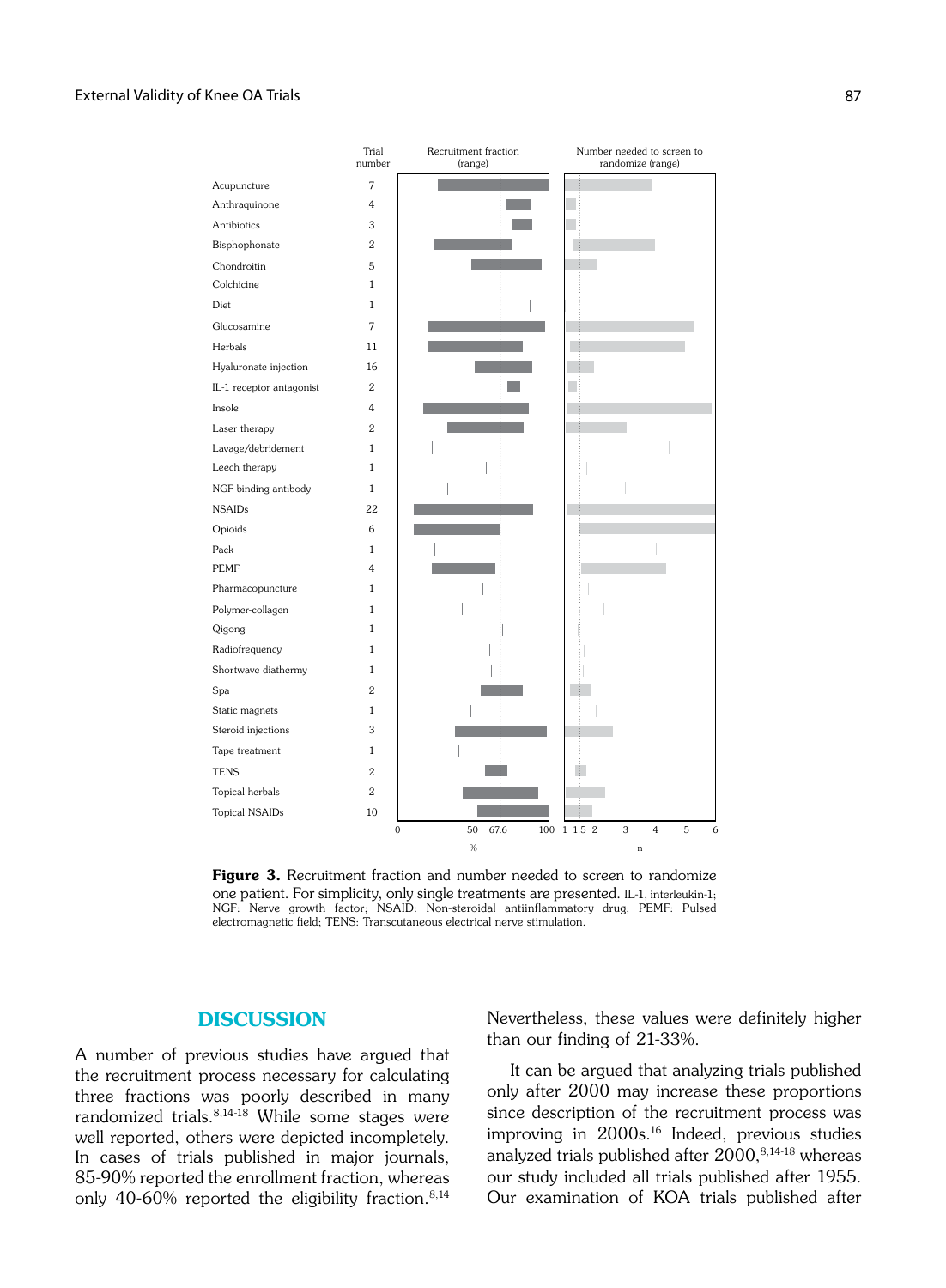| <b>Table 4.</b> Eligibility, enrollment, and recruitment fractions categorized by publication year |     |               |               |                     |  |
|----------------------------------------------------------------------------------------------------|-----|---------------|---------------|---------------------|--|
|                                                                                                    |     | Total trials  | Median        | Interguartile range |  |
|                                                                                                    | n   | $\frac{0}{0}$ | $\frac{0}{0}$ |                     |  |
| Publication year 1950-1999                                                                         | 97  | 100           |               |                     |  |
| Eligibility fraction                                                                               | 3   | 3             | 87.5          | 72.4-99.2           |  |
| Enrollment fraction                                                                                | 3   | 3             | 87.0          | 77.2-96.1           |  |
| Recruitment fraction                                                                               |     |               | 76.7          | 63.0-84.1           |  |
| Publication year 2000-2012                                                                         | 255 | 100           |               |                     |  |
| Eligibility fraction                                                                               | 72  | 28            | 71.5          | 52.2-84.7           |  |
| Enrollment fraction                                                                                | 79  | 31            | 93.1          | 83.2-100            |  |
| Recruitment fraction                                                                               | 108 | 42            | 66.2          | 48.6-82.2           |  |

2000 revealed that a majority of the trials actually reported the number of patients screened or eligible compared with those published before 2000 (Table 4). Nonetheless, the proportions of trials reporting three fractions were still low.

Considering the CONSORT statement, this poor reporting of the recruitment process in the KOA trials is surprising. Ever since the CONSORT statement was first published, it has strongly recommended that the possibility of whether trial findings are applicable in clinical practices should be discussed in trial reporting.19-21 To better provide information on external validity, the CONSORT statement also emphasized depicting all stages of flow diagrams including enrollment in 2001.20 However, such effort appears to be unsuccessful in the KOA area since a majority of KOA trials omitted data necessary for calculating the fractions.

The omission may be associated with the fact that the recruitment process regarding external validity was not actually considered in the CONSORT statement. In fact, the CONSORT guidelines encouraged clinicians to focus on characteristics of trial participants or results of previous works.22 For example, one behavioral program was considered as a reliable treatment in different settings because a subsequent largescale trial<sup>23</sup> successfully replicated a previous work.24 For this reason, it was argued that the CONSORT statement lacked the reporting of external validity.<sup>25</sup> Alternative frameworks were proposed, such as qualitative studies or quality assessment checklists.25,26

In the meantime, one method that aims to gauge external validity quantitatively was proposed.<sup>8</sup> Specifically, an outcome of NNS was magnified. Since it has been shown that trial participants are different from eligible non-participants,  $27,28$  trials showing lower NNSs may be more generalizable. According to many studies, the median NNSs were  $1.8$  in trials of major journals,  $8$  2-5.6 in cancer trials, $16,18$  and 2.4 in primary care trials.<sup>17</sup> Clearly, these results were greater than our finding of 1.5, indicating that these trials screened more patients than KOA trials to randomize one patient.

Meanwhile, a previous study showed that the median NNS was 1.3 in rheumatoid arthritis trials,15 which is consistent with our finding. This study suggested that rheumatoid arthritis trials were excellently generalizable since three patients were screened for every two enrolled in the trials.15 Because KOA trials also screened three patients for every two enrolled, it can be argued in general that KOA trials were of good quality for external validity.

It may also be argued that not all KOA trials were generalizable, since 34% of treatments demonstrated their efficacy on highly selected patients compared with the median trial. However, it should be noted that NNS reflects whole clinical situations in a trial (e.g. center, care provider, eligibility criteria, etc.). Even trials showing high NNSs may be conducted so well that the trial results can be applied to a broader spectrum of patients. In this respect, the NNS should be considered as an indicator that determines the degree of challenge in enrolling patients who are screened. Therefore, clinicians who use such treatments should consider recruitment data in relation to whole information shown in the trials.

We also found that NNS was affected by the center type. Researchers in a single center may be better informed about the aim of trials, thus apply strict eligibility criteria to patients and may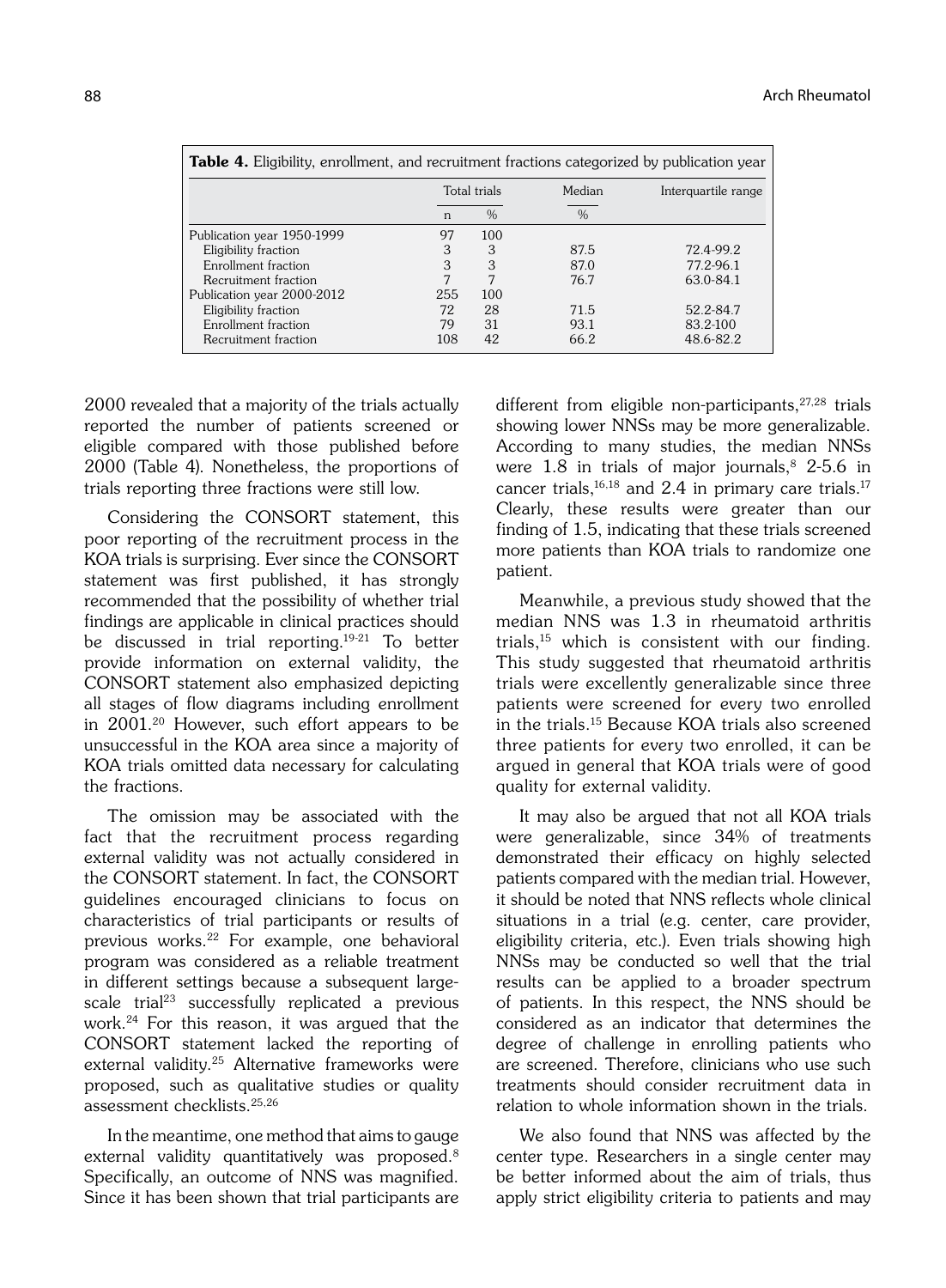need more patients for screening. Consequently, this may result in more pronounced effects of test treatments since highly selected patients may show better outcomes. In fact, single-center trials showed superior treatment effects than multicenter trials.29-31 Therefore, further studies are required to demonstrate whether treatments on KOA show superior efficacy in single-center trials.

In conclusion, only 21-33% of 352 KOA trials provided sufficient data on the recruitment process necessary for calculating three fractions. This low reporting rate was contrary to the CONSORT statement recommending detailed reporting of the recruitment process. On closer analysis using available recruitment data, KOA trials were, in general, excellently generalizable. However, 34% of treatments were tested on highly selected patients compared with the median trial. Therefore, clinicians who wish to use such treatments should consider all clinical information and further trials should document the recruitment data in detail to help clinicians determine the applicability of trial findings in clinical practice.

#### Declaration of conflicting interests

The authors declared no conflicts of interest with respect to the authorship and/or publication of this article.

#### Funding

The authors received no financial support for the research and/or authorship of this article.

## REFERENCES

- 1. Zhang W, Moskowitz RW, Nuki G, Abramson S, Altman RD, Arden N, et al. OARSI recommendations for the management of hip and knee osteoarthritis, part I: critical appraisal of existing treatment guidelines and systematic review of current research evidence. Osteoarthritis Cartilage 2007;15:981-1000.
- 2. Zhang W, Moskowitz RW, Nuki G, Abramson S, Altman RD, Arden N, et al. OARSI recommendations for the management of hip and knee osteoarthritis, Part II: OARSI evidence-based, expert consensus guidelines. Osteoarthritis Cartilage 2008;16:137-62.
- 3. Zhang W, Nuki G, Moskowitz RW, Abramson S, Altman RD, Arden NK, et al. OARSI recommendations for the management of hip and knee osteoarthritis: part III: Changes in evidence following systematic cumulative

update of research published through January 2009. Osteoarthritis Cartilage 2010;18:476-99.

- 4. Ahmad N, Boutron I, Moher D, Pitrou I, Roy C, Ravaud P. Neglected external validity in reports of randomized trials: the example of hip and knee osteoarthritis. Arthritis Rheum 2009;61:361-9.
- 5. Koog YH, Wi H, Jung WY. Eligibility criteria in knee osteoarthritis clinical trials: systematic review. Clin Rheumatol 2013;32:1569-74.
- 6. Liberopoulos G, Trikalinos NA, Ioannidis JP. The elderly were under-represented in osteoarthritis clinical trials. J Clin Epidemiol 2009;62:1218-23.
- 7. Purepong N, Jitvimonrat A, Sitthipornvorakul E, Eksakulkla S, Janwantanakul P. External validity in randomised controlled trials of acupuncture for osteoarthritis knee pain. Acupunct Med 2012;30:187-94.
- 8. Gross CP, Mallory R, Heiat A, Krumholz HM. Reporting the recruitment process in clinical trials: who are these patients and how did they get there? Ann Intern Med 2002;137:10-6.
- 9. Egger M, Jüni P, Bartlett C; CONSORT Group (Consolidated Standards of Reporting of Trials). Value of flow diagrams in reports of randomized controlled trials. JAMA 2001;285:1996-9.
- 10. Koog YH, Gil M, We SR, Wi H, Min BI. Barriers to participant retention in knee osteoarthritis clinical trials: a systematic review. Semin Arthritis Rheum 2013;42:346-54.
- 11. Ryang We S, Koog YH, Jeong KI, Wi H. Effects of pulsed electromagnetic field on knee osteoarthritis: a systematic review. Rheumatology (Oxford) 2013;52:815-24.
- 12. Koog YH. Caution should be observed against the last observation carried forward analysis in opioid trials. Turk J Rheumatol 2013;28:282-3.
- 13.We SR, Jeong EO, Koog YH, Min BI. Effects of nutraceuticals on knee osteoarthritis: systematic review. Afr J Biotechnol 2012;11:2814-21.
- 14. Toerien M, Brookes ST, Metcalfe C, de Salis I, Tomlin Z, Peters TJ, et al. A review of reporting of participant recruitment and retention in RCTs in six major journals. Trials 2009;10:52.
- 15.Simsek I, Yazici Y. Incomplete reporting of recruitment information in clinical trials of biologic agents for the treatment of rheumatoid arthritis: a review. Arthritis Care Res (Hoboken). 2012;64:1611-6.
- 16. Treweek S, Loudon K. Incomplete reporting of recruitment information in breast cancer trials published between 2003 and 2008. J Clin Epidemiol 2011;64:1216-22.
- 17. Jones R, Jones RO, McCowan C, Montgomery AA, Fahey T. The external validity of published randomized controlled trials in primary care. BMC Fam Pract 2009;10:5.
- 18.Wright JR, Bouma S, Dayes I, Sussman J, Simunovic MR, Levine MN, et al. The importance of reporting patient recruitment details in phase III trials. J Clin